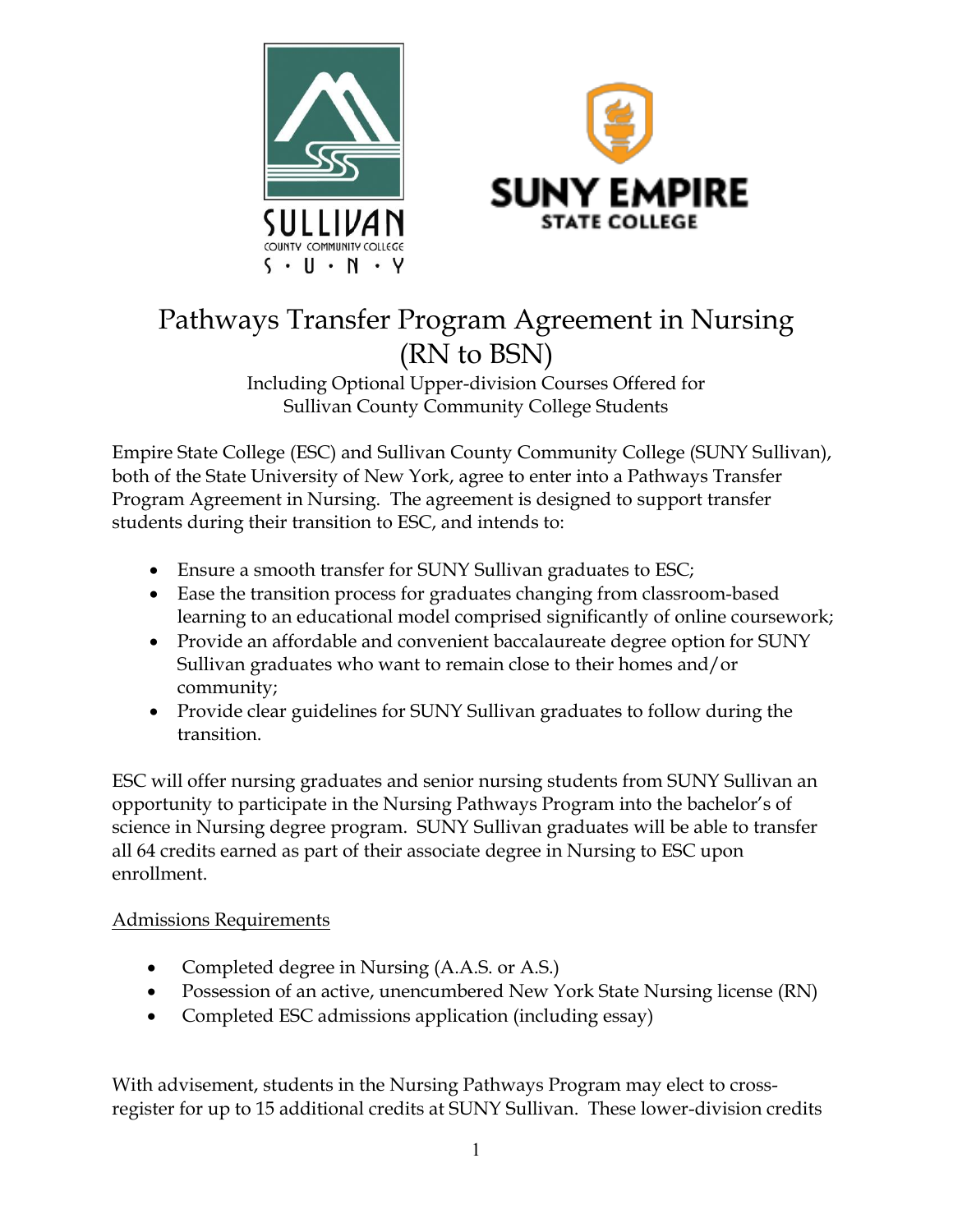will be applicable to the baccalaureate degree program by satisfying SUNY General Education requirements or needed pre-requisite courses. The minimum number of credits to be taken at ESC will be at least 45 upper-level credits, which would include 41 credits in nursing. Up to 79 total lower-division credits could be included from SUNY Sullivan towards the 124 credit bachelor's degree at ESC.

## Benefits for Sullivan County Community College Transfer Students

Empire State College will provide the following benefits for participating SUNY Sullivan students:

- \$50 orientation fee waiver
- Provision of a one-time \$100 transfer scholarship once matriculated at ESC
- Guaranteed admission for applicants who meet the admissions criteria

To be eligible, SUNY Sullivan transfer students must have completed an associate degree within the last 3 years, or be in (or entering) their final semester of completing an associate degree.1

A unique code for interested students to use during the admissions application process will be created by ESC and provided to appropriate staff members in the Nursing program and the transfer counseling office at SUNY Sullivan.

## Benefits for Active Military, Veterans, and Spouses

 $\overline{a}$ 

Empire State College has a long-standing commitment of supporting active military, veterans and family members, and enthusiastically pledges to maintain its commitment to provide the following benefits and services to military-aligned students:

- Pre-enrollment advising and an Evaluated Education Plan (EEP) with a review of anticipated transfer credits prior to enrollment
- Waive all mandatory fees for military members (active-duty, guard, reserve and veterans) along with their spouses. Waived fees include: orientation fee, college fee, student activity fee, technology fee, health and wellness fee, portfolio (assessment) fee, and program amendment fee.
- Individualized Prior Learning Assessment (iPLA) fees are waived for military members (spouses not included at this time but grants may be available; check with OVME)
- Support military-aligned students through VA and TA funding processes
- Access to the Office of Veteran and Military Education (OVME) and its dedicated resources to support student success all the way through to degree completion.

<sup>1</sup> Note that this applies only to the completion date of the associate degree, and not when all of the courses within the degree were completed. Please refer to "Appendix B", item #4.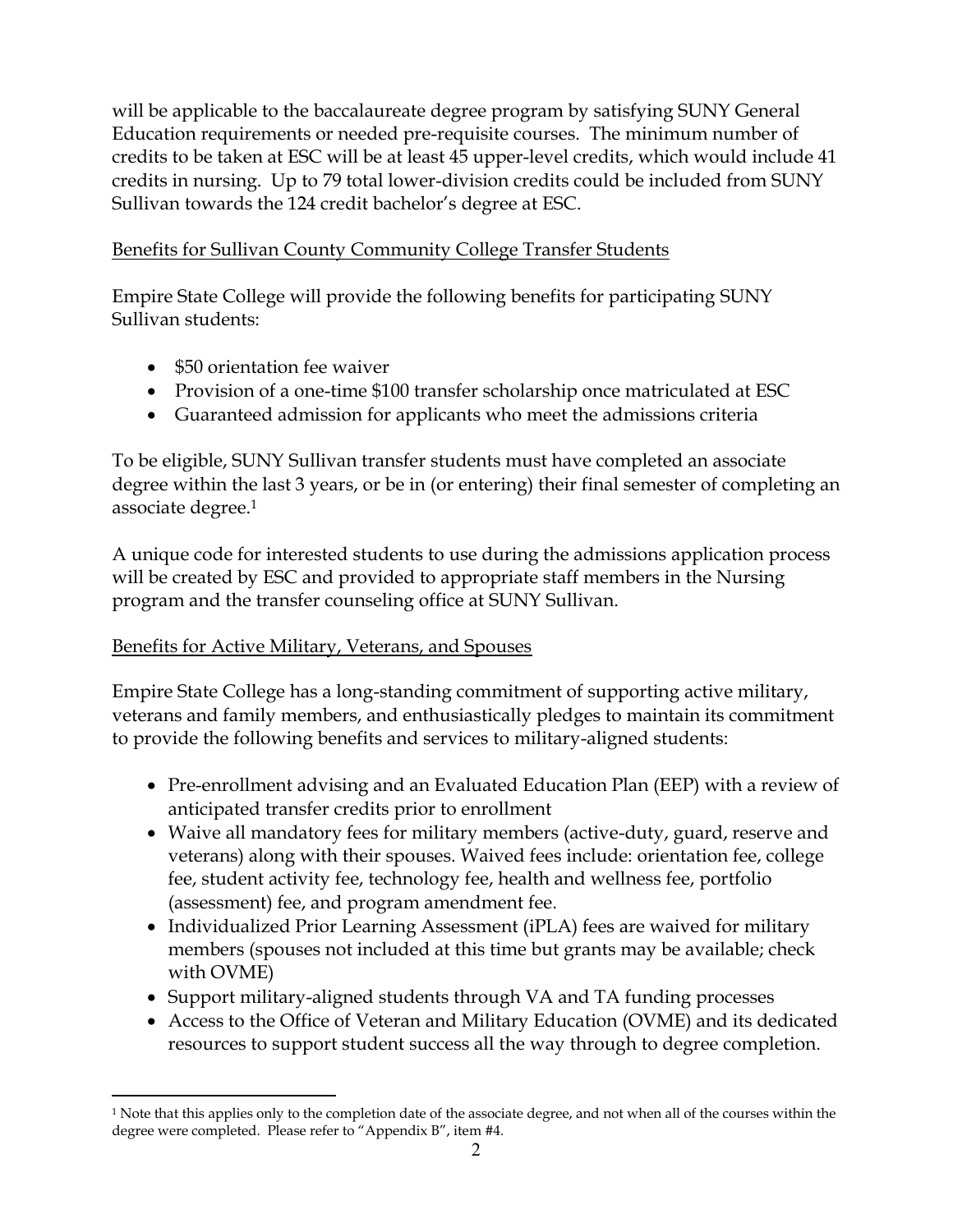## Guidelines of the Agreement

As part of the agreement, Empire State College will provide the following: (1) individual educational planning and mentoring for all transferring Nursing students, (2) outreach to faculty and transfer office staff at SUNY Sullivan to provide program information, and (3) offer information sessions for students at SUNY Sullivan, at Empire State College locations, and online.

SUNY Sullivan agrees to provide: (1) access for partnership students to campus facilities and resources (i.e. Library, academic support, computer labs), (2) promotion of the program on campus to current students and faculty advisors, as well as alumni, and licensed RNs in the community and (3) to include this transfer agreement in any college publications where such agreements are listed (i.e. college catalog, website, transfer office brochures).

Nursing students may enroll at Empire State College on a full or part-time basis.

## Upper-division Nursing Courses Offered for SUNY Sullivan Students

Empire State College may offer up to two upper-division courses for students at SUNY Sullivan. This option is designed to serve two different groups of students: (1) current SUNY Sullivan students who are in the final term of their pre-licensure program, or recent graduates who have yet to become licensed RNs, and (2) graduates of associate degree nursing programs who are licensed RNs and want to begin working towards a bachelor's of science in nursing degree.

• <u>Pre-licensed Nursing Students</u> –

SUNY Sullivan students who have not yet earned their RN license may take these upper-division courses as non-matriculated (non-degree) students with ESC. Interested students should go through the non-degree application process found at www.esc.edu/nursing.

• Licensed Registered Nurses (RN)

Licensed associate degree nurses may enroll directly into ESC as a full or parttime student. For more information or to apply, please go to www.esc.edu/nursing.

Please note that non-matriculated students are not eligible for financial aid. Students who are accepted to Empire State College as a degree-seeking, matriculated student will be eligible for financial aid.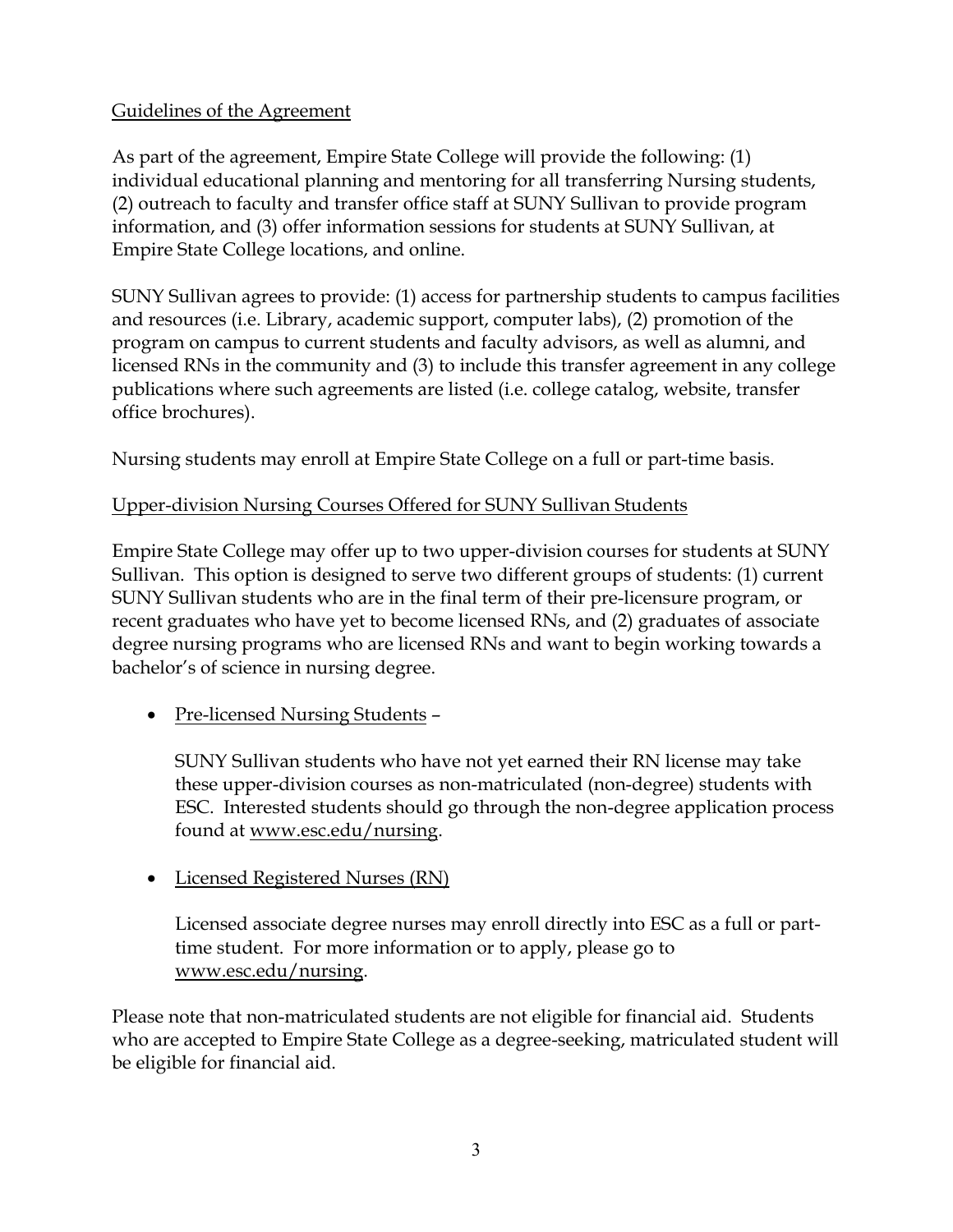Students who wish to apply or have application or registration questions should contact:

Sullivan County Community College Empire State College Center for Student Learning Services Nursing.Program@esc.edu (845) 434-5750 ext. 4202

This Agreement becomes effective when all signatures are affixed, as of the date of last signature, and remains in effect until one or both institutions deem it necessary to terminate the Agreement. The agreement may be amended by mutual agreement and will be formalized via revision of this agreement.

#### [SIGNATURE PAGE FOLLOWS]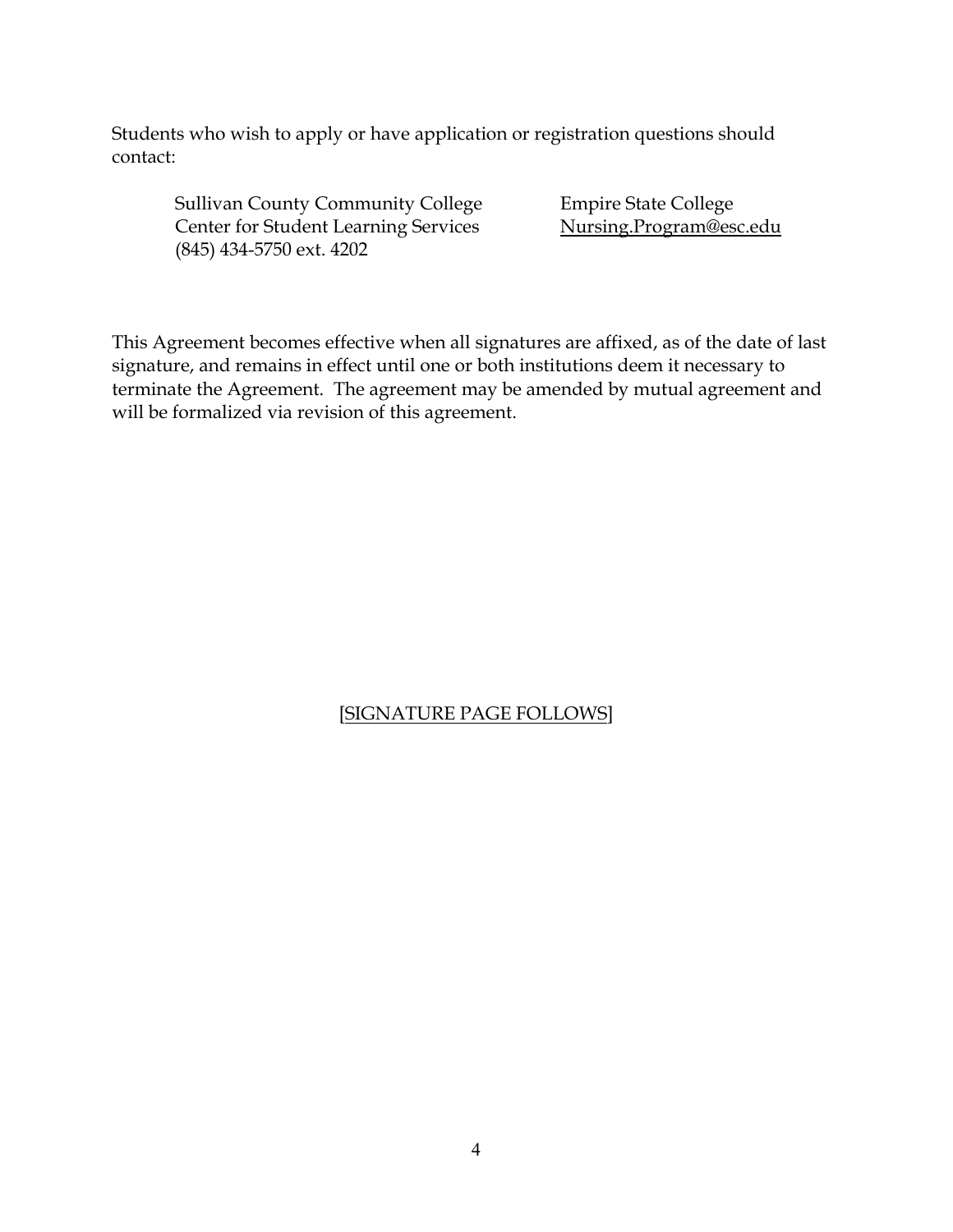**EMPIRE STATE COLLEGE**

\_\_\_\_\_\_\_\_\_\_\_\_\_\_\_\_\_\_\_\_\_\_\_\_\_\_\_\_\_\_\_\_\_\_\_\_\_\_\_\_\_\_\_\_\_\_\_\_\_ \_\_\_\_\_\_\_\_\_\_\_\_\_\_\_

Jim Malatras Date President

 $M_{4}$ , survey and the set of  $M_{4}$ 

Meg Benke Date Provost and Executive Vice President for Academic Affairs

Vettleto mdeet,  $\frac{5/15/2020}{2}$ 

Bridget Nettleton Date Dean, School of Nursing and Allied Health

**SULLIVAN COUNTY COMMUNITY COLLEGE**

 $\frac{5}{12/2020}$ 

Jay Quaintance Date President

 $\frac{5/12/2020}{2}$ 

Keith Pomakoy Date Vice President of Academic and Student Affairs

 $\overline{\phantom{a}}$ 

Rose Hanofee Dean of Liberal Arts, Sciences, and Health Sciences **06/01/20**

5/15/2020

5/15/2020

5/12/2020 Date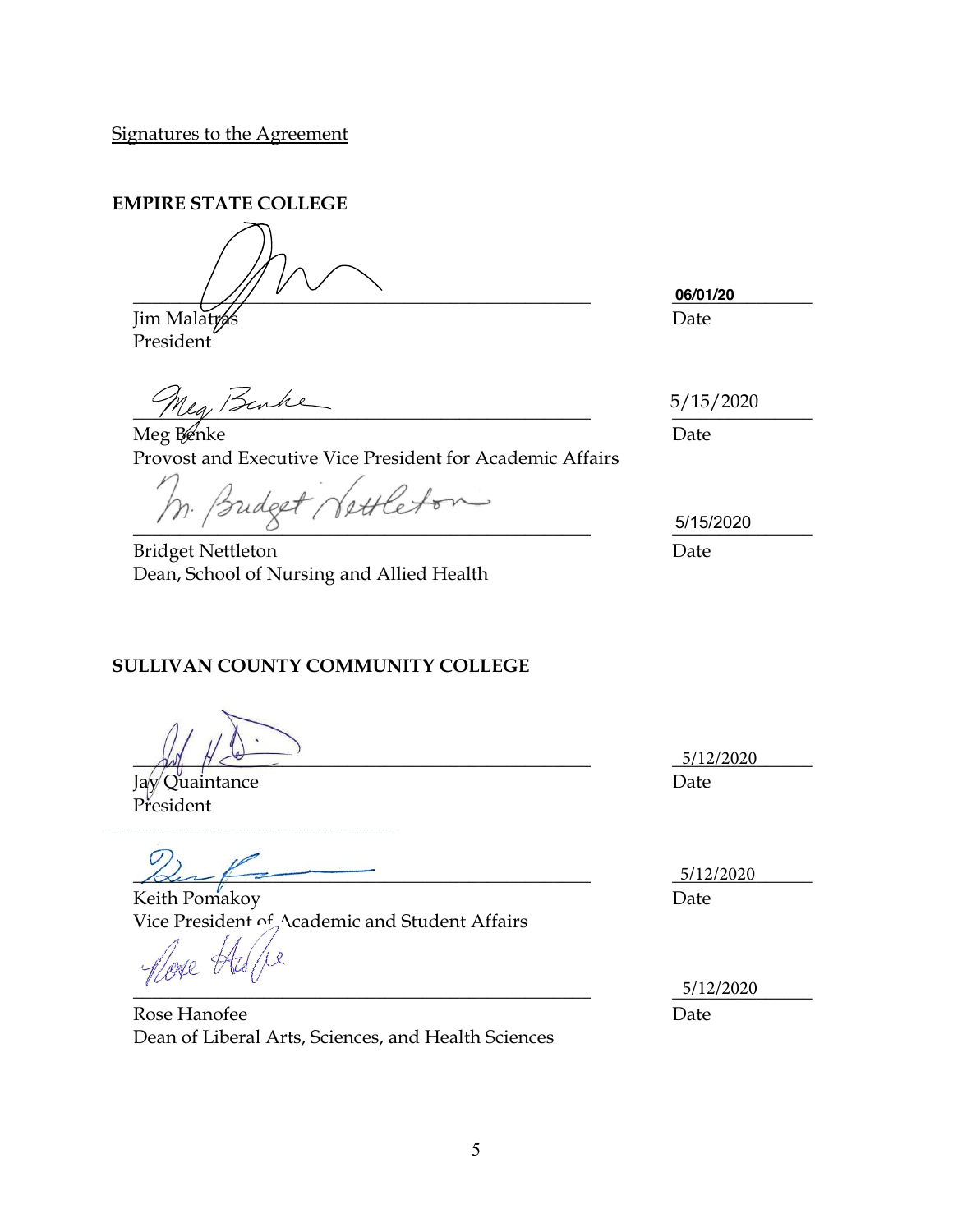#### **Appendix A: Sample Degree Plan (RN to BSN)**

### **Sullivan County Community College – A.A.S. Nursing**

| NUR 1001 Fundamentals of Nursing          | 4              | ENG 1001 Composition I            | 3 |
|-------------------------------------------|----------------|-----------------------------------|---|
| NUR 1004 Clinical for NUR 1001            | 3              | PSY 1500 General Psychology       | 3 |
| <b>NUR 1005 Lab for NUR 1001</b>          | 1              | SCI 1124 Principles of Biology I  | 4 |
| NUR 1010 Commonalities in Nursing Care    | 4              | SCI 2124 Human Anatomy &          | 4 |
|                                           |                | Physiology I                      |   |
| NUR 1013 Clinical for NUR 1010            | 3              | SCI 2126 Human Anatomy &          | 4 |
|                                           |                | Physiology II                     |   |
| <b>NUR 1014 Lab for NUR 1010</b>          | 1              | MAT 1004 Elementary Statistics    | 3 |
| NUR 1015 Clinical Calculations (optional) | $\mathbf{1}$   | SCI 2113 Microbiology             | 4 |
| NUR 2020 Health Problems Throughout the   |                |                                   | 3 |
| Life Cycle I                              | 4              | PSY 2510 Developmental Psychology |   |
| NUR 2023 Clinical for NUR 2020            | 3              |                                   |   |
| NUR 2024 Lab for NUR 2020                 | 1              |                                   |   |
| NUR 2050 Pharmacology and the Human       | 3              |                                   |   |
| Body                                      |                |                                   |   |
| NUR 2030 Health Problems Throughout the   | 4              |                                   |   |
| Life Cycle II                             |                |                                   |   |
| NUR 2033 Clinical for NUR 2030            | 3              |                                   |   |
| NUR 2100 Nursing Issues & Trends          | $\overline{2}$ |                                   |   |

| ENG 1001 Composition I            |   |
|-----------------------------------|---|
| PSY 1500 General Psychology       |   |
| SCI 1124 Principles of Biology I  |   |
| SCI 2124 Human Anatomy &          |   |
| Physiology I                      |   |
| SCI 2126 Human Anatomy &          |   |
| Physiology II                     |   |
| MAT 1004 Elementary Statistics    | 3 |
| SCI 2113 Microbiology             |   |
| PSY 2510 Developmental Psychology |   |

**Total Degree Credits 64**

Potential additional lower-division credits at SCCC<sup>1</sup> 15

**Total lower-division credits 79** 

| Upper-division ESC course for SUNY Sullivan: NURS 3010 Health Assessment |  |
|--------------------------------------------------------------------------|--|
| Upper-division ESC course for SUNY Sullivan: NURS 3015 Pharmacology      |  |

#### **SUNY Empire State College – B.S. Nursing**

| NURS 3005 Educational Planning:            |                |                             | NURS 4020 Baccalaureate Nursing | 5 |  |                       |                |
|--------------------------------------------|----------------|-----------------------------|---------------------------------|---|--|-----------------------|----------------|
| <b>Transition to Baccalaureate Nursing</b> | $\overline{4}$ | Capstone                    |                                 |   |  |                       |                |
| NURS 3020 Nursing Informatics              | 4              | NURS 4015 Community Nursing | $\Lambda$                       |   |  |                       |                |
| NURS 3025 Nursing Research                 | 4              | Nursing elective            | 4                               |   |  |                       |                |
| NURS 4005 Health Care Delivery Systems     |                |                             |                                 | 4 |  | Liberal Arts elective | $\overline{4}$ |
| and Policy                                 |                |                             |                                 |   |  |                       |                |
| NURS 4010 Professional Issues and          | 4              |                             |                                 |   |  |                       |                |
| Leadership in Contemporary Nursing         |                |                             |                                 |   |  |                       |                |

| NURS 4020 Baccalaureate Nursing<br>Capstone | 5 |
|---------------------------------------------|---|
|                                             |   |
| NURS 4015 Community Nursing                 |   |
| Nursing elective                            |   |
| Liberal Arts elective                       |   |

#### **Total Empire State College Credit 45 Degree Program Total 124**

<sup>&</sup>lt;sup>1</sup> Any of these 15 credits not completed at Sullivan County Community College will be completed at Empire State College. Students should seek advisement from an ESC advisor in advance of selecting which courses to take to ensure they will fit into the baccalaureate degree plan.